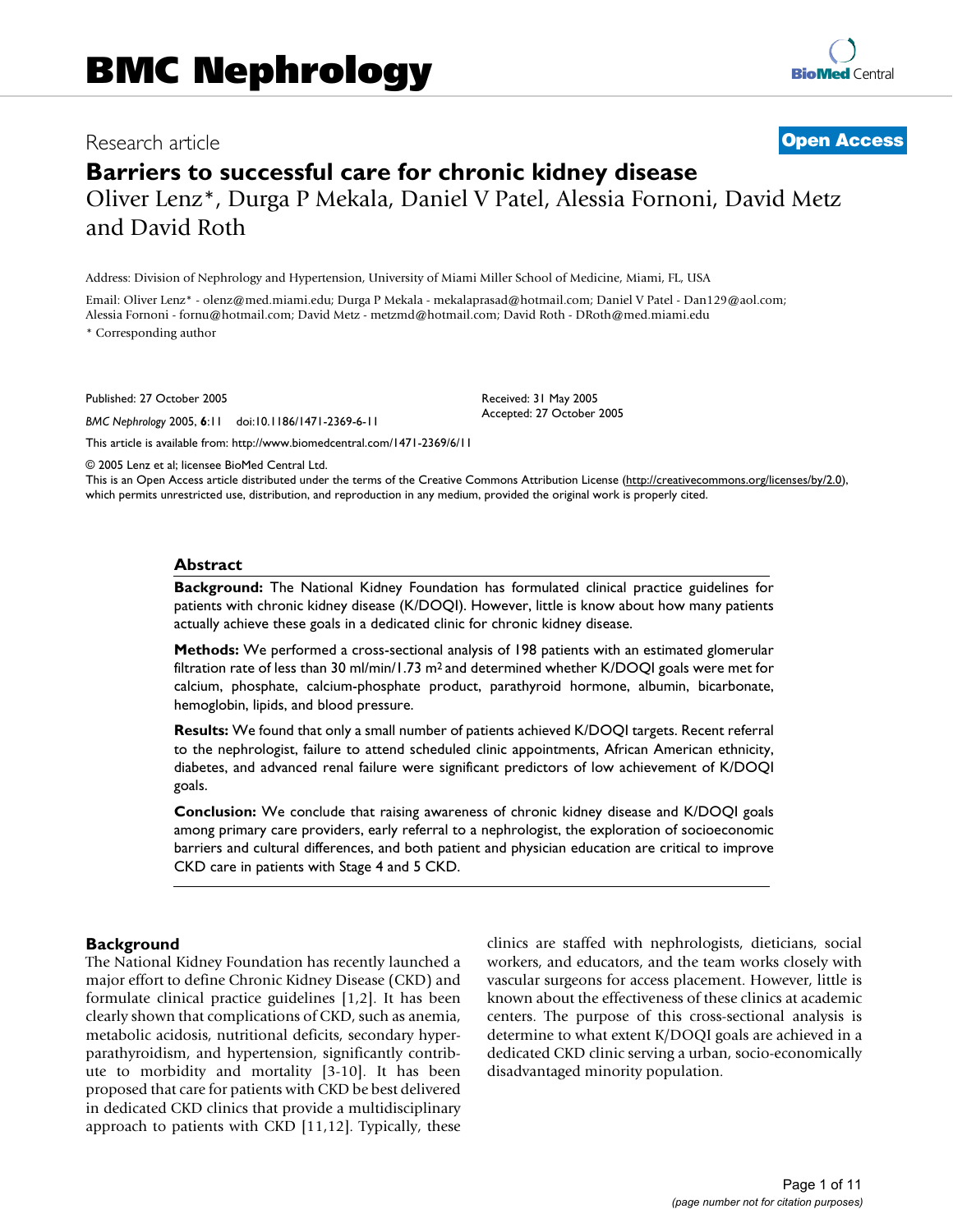

#### **Figure 1**

**Recruitment**. 268 patients had an appointment in the CKD clinic. Of those, 233 patients were seen at least once during the study period, and 198 met inclusion criteria.

## **Methods**

#### *Patients*

IRB approval for this study was obtained from the Human Subjects Research Office of the University of Miami, Miami, FL (protocol number 2004–3071). All study procedures were carried out in accordance with the Declaration of Helsinki regarding research involving human subjects. Our chronic kidney disease (CKD) clinic focuses on the care of patients with an estimated GFR, using the modified MDRD formula [1], of less than 30 ml/min/1.73 m2 (Stage 4 and 5). The clinic setting is described in more detail below. We screened 268 patients with an appointment scheduled between January and August of 2004 in the CKD clinic at Jackson Memorial Hospital, Miami, FL. Of those, 35 were excluded because they were not seen: 25 had already started renal replacement therapy, 1 patient had died, and 9 patients were lost to follow-up. Of the remaining 233 patients, an additional 35 were excluded: 7 patients did not have any laboratory data and thus the degree of their renal impairment could not be determined, and 28 patients had CKD Stages 1, 2 or 3 after having recovered from an episode of acute renal failure (Figure 1). No dialysis patients were included in this study. For patients who initiated renal replacement therapy during the study period, their last pre-dialysis parameters were used for analysis.

## *Dedicated CKD clinic*

All patients with Stages 4 or 5 CKD are followed in our dedicated CKD clinic. The clinic is located in an urban county hospital that predominantly serves socio-economically disadvantaged minority populations. The clinic takes place once a week. The clinic is staffed by two academic nephrologists and four senior nephrology fellows, a nurse practitioner, a social worker, a nurse educator, a case manager, a dietician, and a pharmacist. Patients with stage 4 CKD are seen by a physician at least every 3 months, more frequently if they have laboratory abnormalities or uncontrolled blood pressure. Patients with stage 5 CKD are seen monthly. Patients receiving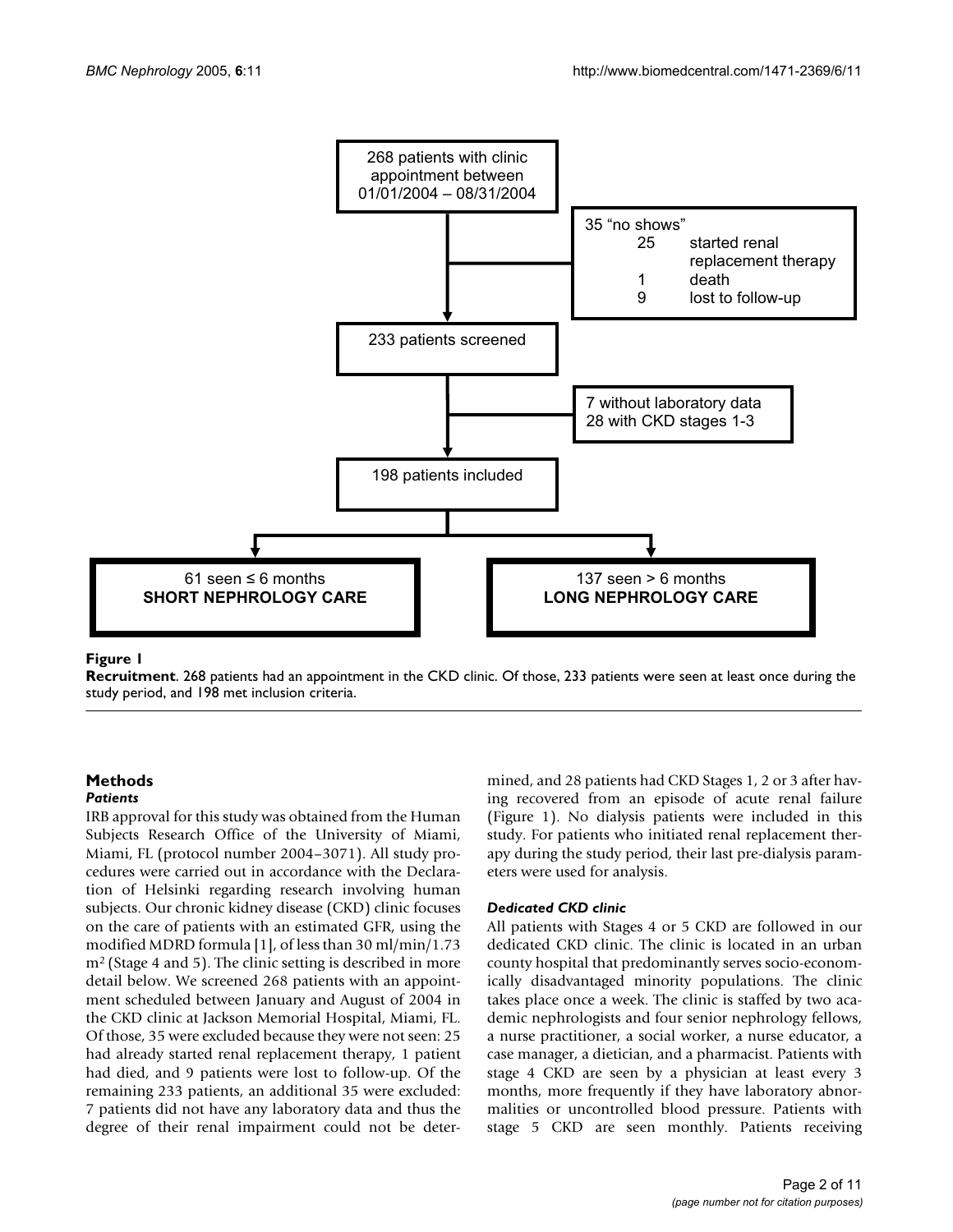recombinant erythropoietin for anemia or active vitamin D for secondary hyperparathyroidism are seen monthly by the nurse practitioner. The nurse educator gives a short lecture about dialysis options, vascular access, and complications of CKD at the beginning of each clinic session. In addition, one-on-one educational sessions are offered to patients who decide on a dialysis modality. The dietician accepts walk-in appointments during regular CKD clinic hours in addition to elective appointments for nutritional counseling. The case manager assists with referrals and follow-up appointments. The social worker assists mainly with financial issues, since most of our patients belong to socio-economically disadvantaged minority populations, as well as referrals to the transplant center. The pharmacist is available to answer patients' questions about their medications, drug and food interactions, adverse events, as well as programs offering financial assistance.

Nephrology fellows act as the patients' primary nephrologist. Each case is discussed with a staff nephrologist. Following a checklist, current data for core indicators for CKD care including anemia, calcium, phosphate and PTH metabolism, nutrition, metabolic acidosis, hyperlipidemia, blood pressure, and dialysis options including vascular access, are compared to target values. Algorithms are in place to start and adjust phosphate binders, calcium supplements, active vitamin D preparations, recombinant erythropoietin, iron supplementations, and to make decision regarding vascular access placement and transplant referral. These algorithms are based on published treatment guidelines [2,13-15]. K/DOQI guidelines do not contain treatment recommendations for low HDL, which we commonly treat with extended-release niacin.

Laboratory data are obtained quarterly for patients with stage 4 CKD and monthly for patients with stage 5 CKD. In patients not at goal, and in those receiving active vitamin D preparations or recombinant human erythropoietin supplementation, data are obtained monthly, and medication doses are adjusted accordingly.

The nephrology clinics receive referrals mostly from primary care providers (PCP), internists, cardiologists, and endocrinologists practicing within the hospital system and its affiliated community clinics. All referrals are triaged by their estimated GFR: patients with stage 4 or 5 CKD are directly seen in the CKD clinic, while all others are seen in the general nephrology clinic. PCP are strongly encouraged to refer all patients with Stage 3 CKD, or whenever there is a doubt in regards to diagnosis or therapy. During the study period, of the patients seen for the first time in the CKD clinic about half came from the general nephrology clinic with progressive renal failure, while the other half were new referrals. In patients seen in the nephrology clinics who reach Stage 4 CKD the nephrologist typically manages all problems related to chronic kidney disease.

## *Data collection*

Laboratory parameters for serum calcium, phosphate, intact PTH, albumin, bicarbonate, and hemoglobin were obtained from chart review. For each patient, the most recent value prior to their last clinic appointment within the study period was used. Laboratory data had to be obtained no more than 3 months prior to the patients scheduled visit, otherwise they were entered as "not at goal". This is based on the K/DOQI recommendation to obtain laboratory data for the parameters investigated in this study at least quarterly. The serum calcium concentration was corrected for serum albumin using the formula  $[Ca<sub>corrected</sub>] = [Ca<sub>measured</sub>] + 0.8 \times (4 - [Albumin]),$  where [Ca] is expressed in mg/dl and [Albumin] is expressed in g/dl [16]. The calcium-phosphate product was obtained by multiplying the corrected serum calcium with the serum phosphate concentration and expressed as mg<sup>2</sup>/dl<sup>2</sup>. The following treatment targets were used for patients with CKD Stages 4 and 5, respectively [2,13-15]: calcium 8.4–10.3/8.4–9.5 mg/dl, phosphate 2.7–4.6/3.5–5.5 mg/ dl, and intact PTH 70–110/150–300 pg/ml. Identical treatment targets were set for patients with CKD Stage 4 and 5, respectively, for calcium-phosphate product (<55 mg<sup>2</sup>/dl<sup>2</sup>), albumin ( $\geq$ 3.5 g/dl), bicarbonate ( $>$ 22 mmol/ l), hemoglobin ( $\geq 11$  g/dl), and blood pressure (less than 130/80 mmHg). The goals for lipid control were set at  $LDL < 100$  mg/dl, triglycerides  $< 500$  mg/dl, and non-HDL < 150 mg/dl. If any of the three lipid goals was not met, the subject was classified as "not at goal". Thus, a total of nine parameters were evaluated: 8 laboratory parameters plus blood pressure. Patient age, gender, ethnicity, and the following co-morbidities were abstracted from chart review: diabetes, hypertension, and hyperlipidemia. Failure to attend scheduled clinic visits half the time or more (no show rate  $\geq 50\%$ ) was used as a surrogate measure of non-adherence. The length of nephrology care in months was tabulated; time spent in the CKD clinic, the general nephrology clinic, or under the care of a nephrologist in private practice was added. Patients who had been seen for 6 months or less by a nephrologist were categorized as having received short nephrology care (SNC), while all others were categorized having received long nephrology care (LNC).

## *Statistical analysis*

All statistical analyses ware carried out using the SPSS statistical software package (SPSS Inc., Chicago, IL). We chose poor achievement of K/DOQI goals as the outcome variable, which was defined as having less than half the parameters, i.e., 0 to 4 out of 9, at goal, because we felt that it is clinically relevant if a patient has more than half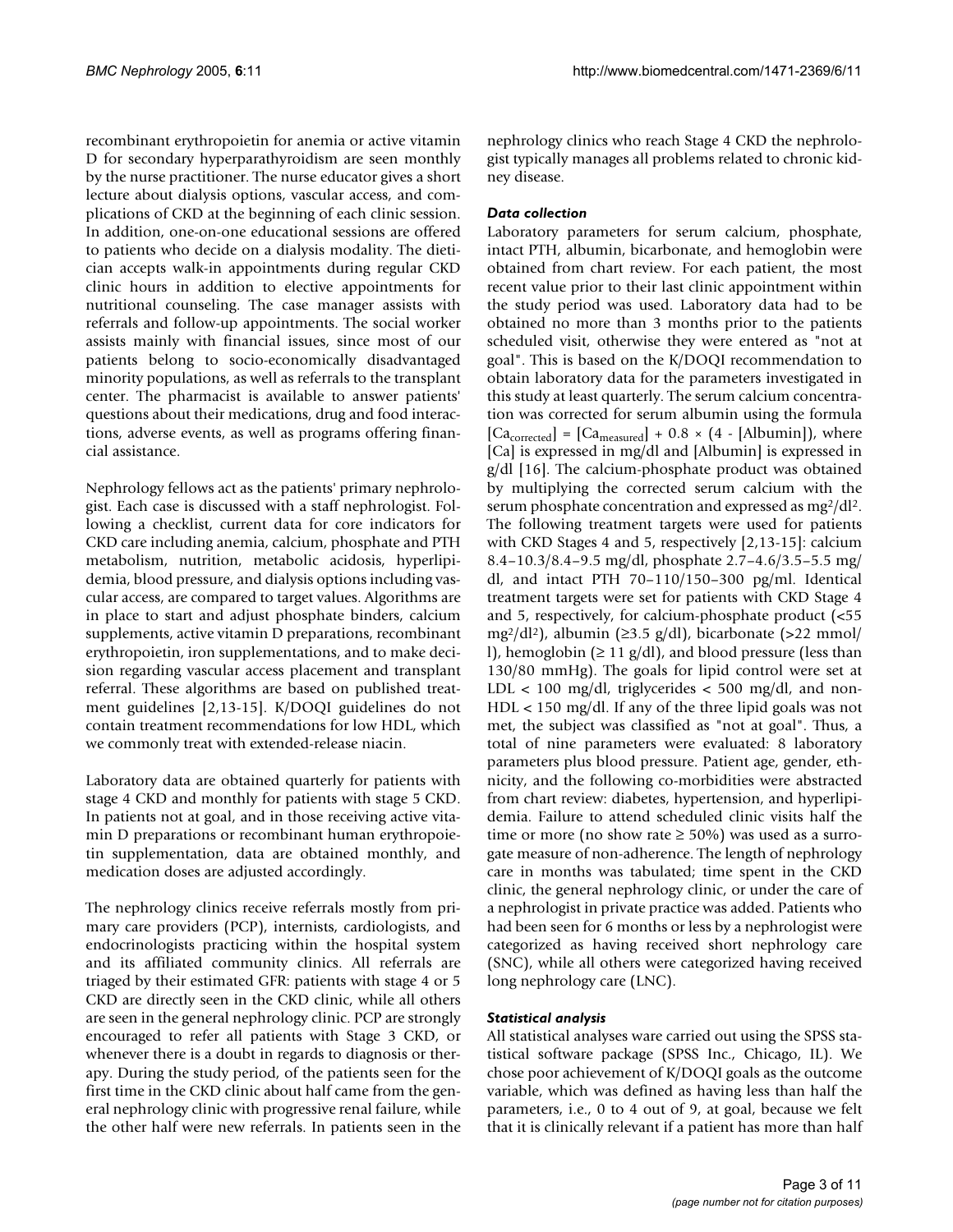#### **Table 1: Patient characteristics**

|                                    | All $(N = 198)$                                                       | $LNC^{\dagger}$ (N = 146) | $SNC^{+}(N = 52)$ | P-value |
|------------------------------------|-----------------------------------------------------------------------|---------------------------|-------------------|---------|
| <b>Ethnicities</b>                 |                                                                       |                           |                   |         |
| Hispanic                           | 46%                                                                   | 44%                       | 54%               | 0.214   |
| African American                   | 43%                                                                   | 48%                       | 31%               | 0.032   |
| Haitian                            | 7%                                                                    | 7%                        | 8%                | 0.839   |
| Caucasian                          | 3%                                                                    | 1%                        | 5%                | 0.083   |
| Asian                              | 1%                                                                    | 0%                        | 2%                | 0.093   |
| Age [Years]                        |                                                                       |                           |                   |         |
| Mean $\pm$ SD                      | $56 \pm 13.4$                                                         | $51 \pm 14$               | $58 \pm 12.7$     | 0.001   |
| $<$ 31                             | 4%                                                                    | 1%                        | 10%               | 0.006   |
| $31 - 40$                          | 10%                                                                   | 8%                        | 14%               | 0.270   |
| $41 - 50$                          | 20%                                                                   | 19%                       | 21%               | 0.758   |
| $51 - 60$                          | 25%                                                                   | 23%                       | 31%               | 0.241   |
| $61 - 70$                          | 28%                                                                   | 32%                       | 17%               | 0.041   |
| $71 - 80$                          | 12%                                                                   | 13%                       | 8%                | 0.304   |
| >80                                | 3%                                                                    | 3%                        | 2%                | 0.176   |
| Gender                             |                                                                       |                           |                   |         |
| Female                             | 53%                                                                   | 55%                       | 48%               | 0.405   |
| <b>CKD Stage</b>                   |                                                                       |                           |                   |         |
| Stage 4                            | 47%                                                                   | 48%                       | 44%               | 0.645   |
| Length of Nephrology Care [Months] |                                                                       |                           |                   |         |
| $0 - 1$                            | 9%                                                                    | 0%                        | 35%               |         |
| $2 - 6$                            | 17%                                                                   | 0%                        | 65%               |         |
| $7 - 12$                           | 14%                                                                   | 20%                       | 0%                |         |
| $13 - 24$                          | 15%                                                                   | 22%                       | 0%                |         |
| $24 - 36$                          | 15%                                                                   | 21%                       | 0%                |         |
| $>36$                              | 30%                                                                   | 44%                       | 0%                |         |
| <b>Co-Morbidities</b>              |                                                                       |                           |                   |         |
| Hypertension                       | 92%                                                                   | 95%                       | 83%               | 0.004   |
| Hyperlipidemia                     | 66%                                                                   | 71%                       | 52%               | 0.015   |
| <b>Diabetes</b>                    | 50%                                                                   | 45%                       | 65%               | 0.008   |
|                                    | Estimated GFR at Referral to Nephrology [ml/min/1.73 m <sup>2</sup> ] |                           |                   |         |
| Mean ± SD                          | $26 \pm 14.9$                                                         | $29 \pm 15.7$             | $17 \pm 8.3$      | < 0.001 |
| < 15                               | 21%                                                                   | 13%                       | 42%               | < 0.001 |
| $15 - 29$                          | 52%                                                                   | 51%                       | 52%               | 0.945   |
| $30 - 59$                          | 24%                                                                   | 31%                       | 6%                | < 0.001 |
| >59                                | 4%                                                                    | 5%                        | 0%                | 0.108   |

† LNC: seen by a nephrologist for more than 6 months; SNC: seen by a nephrologist for 6 months or less. Data for LNC and SNC were compared using Chi Square Analysis for categorical variables or by unpaired t-test for continuous variables. Welch's correction was used if unequal variances were present.

of the investigated parameters not at goal. Categorical variables were compared by chi square analysis. Continuous variables were compared with Student's t-test if two groups were present or ANOVA followed by post hoc analysis if more than two groups were present. Welch's correction for unequal variances and Bonferroni's correction for multiple testing were employed where indicated. Associations were tested by logistic regression. The following variables were thought to be clinically relevant and entered into the model: age (converted into decades), gender, African American ethnicity, short nephrology care (SNC), failure to attend scheduled clinic visits (no show rate above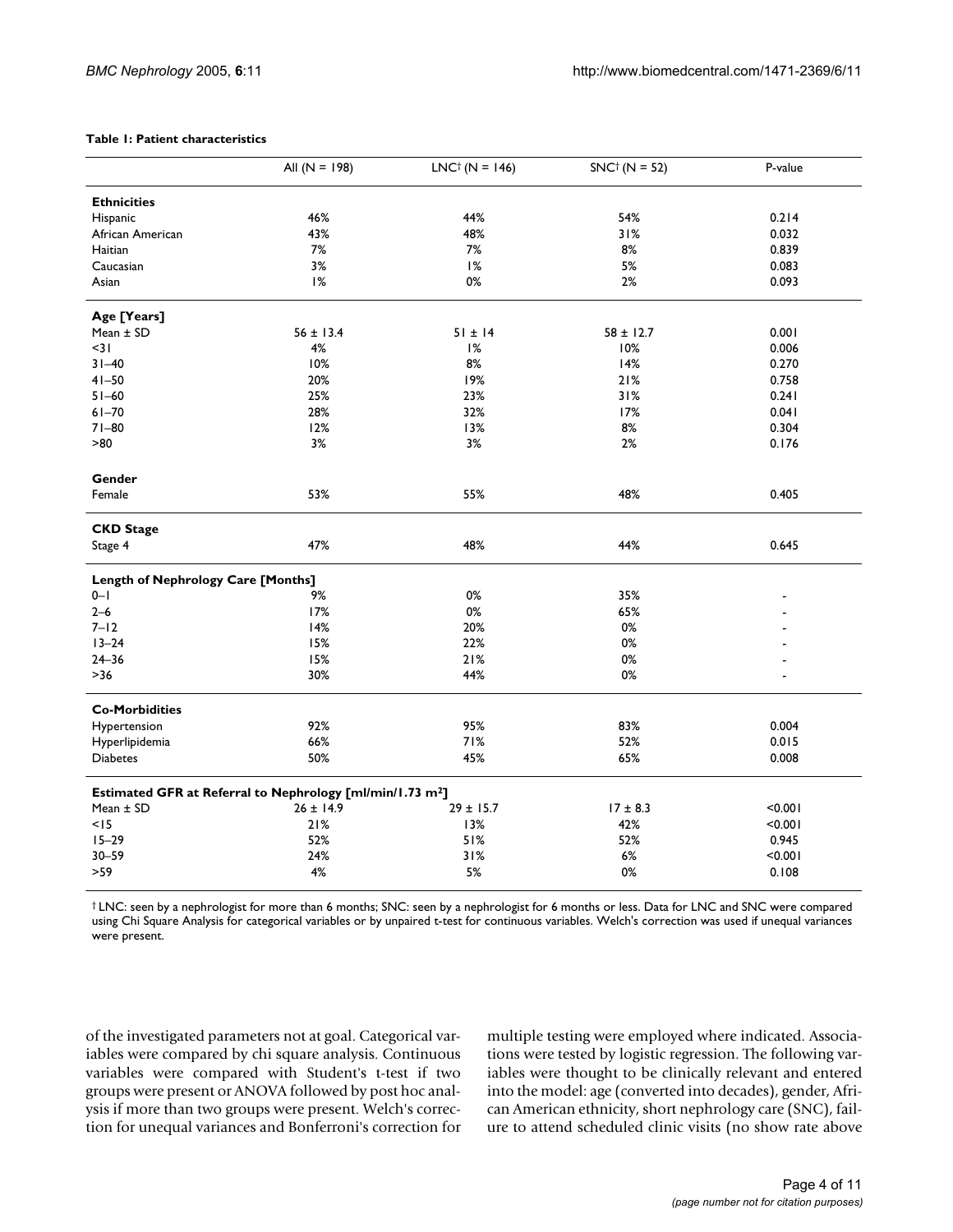|                                                  | Stage 4 CKD              |                          | Stage 5 CKD              |                          |                    |  |
|--------------------------------------------------|--------------------------|--------------------------|--------------------------|--------------------------|--------------------|--|
|                                                  | $SNC^{\dagger}$ (N = 23) | $LNC^{\dagger}$ (N = 70) | $SNC^+(N = 29)$          | $LNC^{\dagger}$ (N = 76) | p-values           |  |
| Estimated GFR [ml/min/1.73 m <sup>2</sup> ]      | $22 \pm 4*$              | $21 \pm 4$ #             | 9.1 ± $3*$               | 9.1 ± $3#$               | $*#<0.001$         |  |
| Calcium [mg/dl]                                  | $9.5 \pm 0.6$            | $9.3 \pm 0.6^*$          | $8.9 \pm 0.9$            | $8.9 \pm 0.8^*$          | $*0.015$           |  |
| Phosphate [mg/dl]                                | $4.6 \pm 1.1$            | 4.1 ± 0.9*               | $5.2 \pm 1.2$            | $5.3 \pm 1.5^*$          | $*<0.001$          |  |
| Calcium-Phosphate Product [mg2/dl <sup>2</sup> ] | $45 \pm 11$              | $38 \pm 9^{*}\#$         | $46 \pm 10^{#}$          | $47 \pm 13$ *            | $*$ <0.001; #0.035 |  |
| iPTH [pg/ml]                                     | $155 \pm 153*$           | $203 \pm 152$ #          | $532 \pm 476*$           | $486 \pm 385$ #          | $*0.008; *<0.001$  |  |
| Bicarbonate [mmol/l]                             | $23 \pm 4$               | $25 \pm 4^{*}\#$         | $21 \pm 5^{#}$           | $21 \pm 4*$              | $*#<0.001$         |  |
| Albumin [g/dl]                                   | $3.3 \pm 0.8$            | $3.8 \pm 0.5$            | $3.5 \pm 0.7$            | $3.6 \pm 0.6$            |                    |  |
| Hemoglobin [g/dl]                                | $11.3 \pm 2.0$           | $11.8 \pm 1.2^{*+1}$     | $10.3 \pm 1.9^{#}$       | $10.5 \pm 1.8^*$         | $*$ <0.001: #0.003 |  |
| Total Cholesterol [mg/dl]                        | $190 \pm 37$             | $189 \pm 40$             | $180 \pm 56$             | $172 \pm 41$             |                    |  |
| Triglycerides [mg/dl]                            | $153 \pm 72$             | $176 \pm 120$            | $183 \pm 115$            | $149 \pm 85$             |                    |  |
| LDL [mg/dl]                                      | $111 \pm 30$             | $103 \pm 34$             | $100 \pm 49$             | $94 \pm 33$              |                    |  |
| HDL [mg/dl]                                      | $48 \pm 16$              | $53 \pm 15^*$            | $43 \pm 15$ <sup>*</sup> | $47 \pm 16$              | $*0.033$           |  |
| Non-HDL [mg/dl]                                  | $142 \pm 38$             | $137 \pm 39$             | $137 + 54$               | $125 \pm 37$             |                    |  |
| Systolic Blood Pressure [mmHg]                   | $148 \pm 27$             | $135 \pm 26*$            | $155 \pm 27$ *           | $147 \pm 28$             |                    |  |
| Diastolic Blood Pressure [mmHg]                  | $82 \pm 21$              | $73 \pm 14*$             | $84 \pm 17$ *            | $77 \pm 16$              | $*0.049$           |  |

Shown are the most recent data obtained within the 3-months period preceding the last clinic visit. All data are shown as mean ± standard deviation. Stage 4 = GFR 15-29, Stage 5 = GFR <15 ml/min/1.73 m<sup>2</sup>. The glomerular filtration rate was estimated using the modified MDRD formula [1]. † SNC: nephrology care for 6 months or less; LNC: nephrology care for more than 6 months. Data in each row were analyzed by one-way ANOVA followed by pair wise post hoc comparisons. Welch's correction for unequal variances was used where indicated. Bonferroni's correction for multiple comparisons was applied within each row. Pairs compared in each row bear the same symbol. Only  $p < 0.05$  are shown.

50%), stage 5 CKD, diagnosis of diabetes, hypertension, and hyperlipidemia.

## **Results**

#### *Patient characteristics*

Patient characteristics are shown in Table 1. Median follow-up time for SNC patients was 2 months, while the median follow-up for LNC patients with nephrology care was 33 months. 44% of LNC patients had been followed for 3 years or more. Important differences between LNC patients and SNC were noted. There were fewer African Americans and more young patients among SNC patients. SNC patients were less likely to carry the diagnosis of hypertension and hyperlipidemia but more likely to have diabetes. About 43% of the patients were poor and uninsured, 18% had Medicaid only, and 26% had Medicare as their primary insurance. There was no difference in insurance status between SNC or LNC patients (data not shown).

## *Achievement of K/DOQI goals*

The median values along with the  $25<sup>th</sup>$  and  $75<sup>th</sup>$  percentiles for estimated GFR, serum calcium, phosphate, calciumphosphate product, intact PTH, bicarbonate, albumin, hemoglobin, lipids, and blood pressure are shown in Table 2. The proportion of patients achieving K/DOQI goals are shown in Table 3.

Except for SNC patients with Stage 5 CKD more than 80% of all patients achieved calcium goals. Those outside the target range were more likely to have low calcium levels suggesting secondary hyperparathyroidism; calcium levels above target range were rare.

80% of LNC patients with Stage 4 CKD had phosphate levels at goal, and only 1 patient had a serum phosphate above 6 mg/dl. Only 66% of LNC patients with Stage 5 CKD had phosphate levels within the target range, 22% had phosphate levels above 6 mg/dl, and 13% had phosphate levels above 7 mg/dl. The highest phosphate level in this group was 10.5 mg/dl. Among SNC patients, only about half of all patients achieved phosphate goals, and 13% with Stage 4 CKD and 24% with Stage 5 CKD had phosphate levels above 6 mg/dl. None of these patients had serum phosphate levels above 7 mg/dl, suggesting a shorter disease course or poorer nutrition.

Given the relative high percentage of patients with low calcium concentrations, calcium-phosphate products were within target range for more than three quarters of all patients. The lower percentage of SNC patients with Stage 4 CKD achieving goal is due to the high number of missing data that were coded as not at goal. Missing data resulted from missing phosphate determinations.

Secondary hyperparathyroidism presented a serious problem in our cohort. Only between 9% and 24% of all patients achieved PTH goals. Among those with Stage 4 CKD who had a PTH determination on file, PTH levels were below target in 6%, 41% were at goal, 110–200 pg/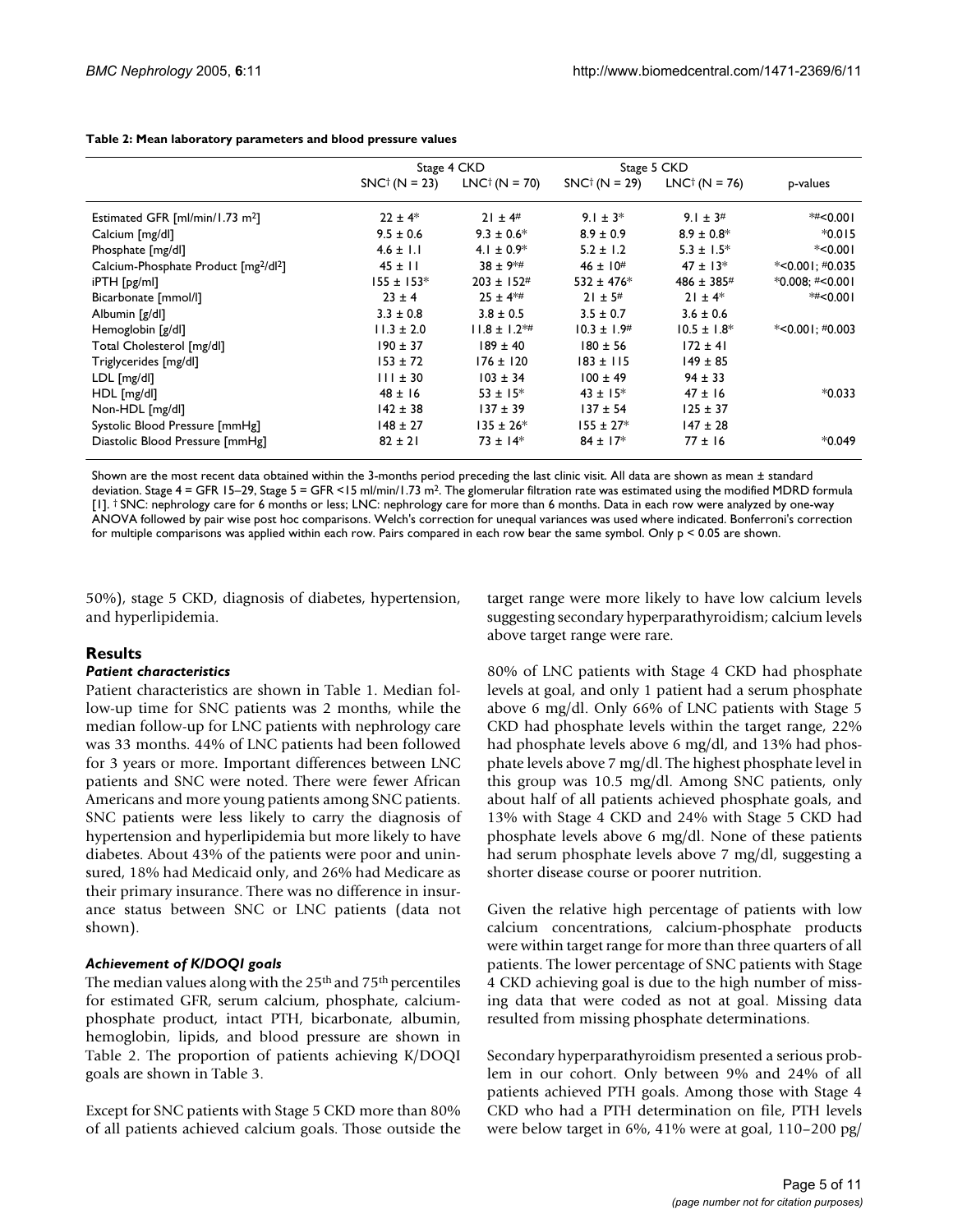|                           | Stage 4 CKD              |                          |         | Stage 5 CKD              |                          |         |
|---------------------------|--------------------------|--------------------------|---------|--------------------------|--------------------------|---------|
|                           | $SNC^{\dagger}$ (N = 23) | $LNC^{\dagger}$ (N = 70) | p-value | $SNC^{\dagger}$ (N = 29) | $LNC^{\dagger}$ (N = 76) | p-value |
| Calcium                   | 87%                      | 91%                      | 0.529   | 79%                      | 82%                      | 0.791   |
| Phosphate                 | 48%                      | 80%                      | 0.003   | 52%                      | 66%                      | 0.185   |
| Calcium-Phosphate Product | 65%                      | 94%                      | < 0.001 | 83%                      | 78%                      | 0.789   |
| <b>iPTH</b>               | 9%                       | 20%                      | 0.213   | 24%                      | 21%                      | 0.733   |
| <b>Bicarbonate</b>        | 70%                      | 81%                      | 0.230   | 38%                      | 49%                      | 0.323   |
| <b>Albumin</b>            | 43%                      | 76%                      | 0.004   | 48%                      | 62%                      | 0.208   |
| Hemoglobin                | 57%                      | 77%                      | 0.056   | 38%                      | 42%                      | 0.697   |
| Lipids                    | 35%                      | 49%                      | 0.249   | 34%                      | 49%                      | 0.191   |
| Triglycerides             | 91%                      | 94%                      | 0.614   | 90%                      | 96%                      | 0.207   |
| LDL                       | 39%                      | 53%                      | 0.253   | 48%                      | 55%                      | 0.521   |
| Non-HDL                   | 52%                      | 63%                      | 0.253   | 66%                      | 76%                      | 0.249   |
| <b>Blood Pressure</b>     | 17%                      | 34%                      | 0.132   | 10%                      | 17%                      | 0.382   |

#### **Table 3: Proportion of patients achieving K/DOQI targets**

Shown are the percentages of patients in each group with laboratory values within K/DOQI target ranges. Laboratory data were the most recent values within the 3 months period preceding the last clinic visit. See methods section for individual ranges. Stage 4 = GFR 15–29, Stage 5 = GFR <15 ml/min/1.73 m<sup>2</sup>. The glomerular filtration rate was estimated using the modified MDRD formula [1]. † LNC: seen by a nephrologist for more than 6 months; SNC: seen by a nephrologist for 6 months or less. Data for LNC and SNC were compared using Chi Square Analysis. Only p-values < 0.05 are shown.

ml in 24%, 200–400 pg/ml in 24%, and above 400 pg/ml in 5% of the patients. None of the patients with Stage 4 CKD had PTH levels above 1000 pg/ml. For those with Stage 5 CKD who had a PTH determination on file, PTH levels were below target in 15%, at goal in 29%, 300–600 pg/dl in 28%, 600–900 pg/ml in 17% and above 900 pg/ ml in 11% of the patients. Particularly in SNC patients, missing PTH determinations that were coded as not at goal resulted in the overall very low number of patients achieving PTH targets.

Between 70% and 80% of patients with Stage 4 CKD had good control of metabolic acidosis, while only 38% to 49% of patients with Stage 5 CKD had adequate bicarbonate levels. There was no significant difference between SNC and LNC patients.

Albumin was chosen as a surrogate marker for malnutrition. A higher proportion of LNC patients had normal serum albumin concentrations than SNC patients; however, this difference was no longer significant in patients with Stage 5 CKD. 9% of LNC patients with Stage 4 CKD and 13% of LNC patients with Stage 5 CKD had albumin concentrations below 3 g/dl. For SNC patients, the corresponding proportions were 35% and 24%, respectively.

More than three quarters of LNC patients with Stage 4 CKD had adequate anemia management, while only 57% of SNC patients with Stage 4 CKD had desirable hemoglobin concentrations. Hemoglobin concentrations for LNC patients with Stage 4 CKD were between 9 and 10 g/ dl in 6%, and between 10 and 11 g/dl in 17% of the cases, while for SNC patients they were below 9 g/dl in 9%,

between 9 and 10 g/dl in 17%, and between 10 and 11 g/ dl in 17% of the cases. Anemia control was worse in patients with stage 5 CKD. For SNC patients and LNC patients hemoglobin concentrations were below 9 g/dl in 21% and 16%, between 9 and 10 g/dl in 28% and 17%, and between 10 and 11 g/dl in 14% and 24% of the cases, respectively.

Hypertriglyceridemia was uncommon in all groups. While only about half of all patients achieved an LDL of less than 100 mg/dl, 64% had an LDL less than 110 mg/ dl and 79% had an LDL of less than 130 mg/dl. Total cholesterol levels tended to be lower in patients with Stage 5 CKD, leading to a greater proportion of patients with non-HDL cholesterol at goal.

Blood pressure control was poor in all groups. Stage 1 hypertension [17] was present in 27% and 37% of LNC patients with Stages 4 and 5 CKD, respectively, and in 30% and 52% of SNC patients with Stages 4 and 5 CKD, respectively. Stage 2 hypertension [17] was present in 14% and 28% of LNC patients with Stages 4 and 5 CKD, respectively, and in 35% and 34% of SNC patients with Stages 4 and 5 CKD, respectively. Overall, the prevalence of stage 1 or stage 2 hypertension combined was 82% in SNC and  $44\%$  in LNC patients ( $p < 0.003$ )

Table 4 shows the percentage of patients with 0–1, 2–3, 4– 5, 6–7, and 8–9 of the nine investigated parameters at goal. As became already evident in table 3, our results indicate that LNC patients with Stage 4 CKD who had been seen by a nephrologist for more than 6 months were more likely to achieve goals than SNC patients seen for 6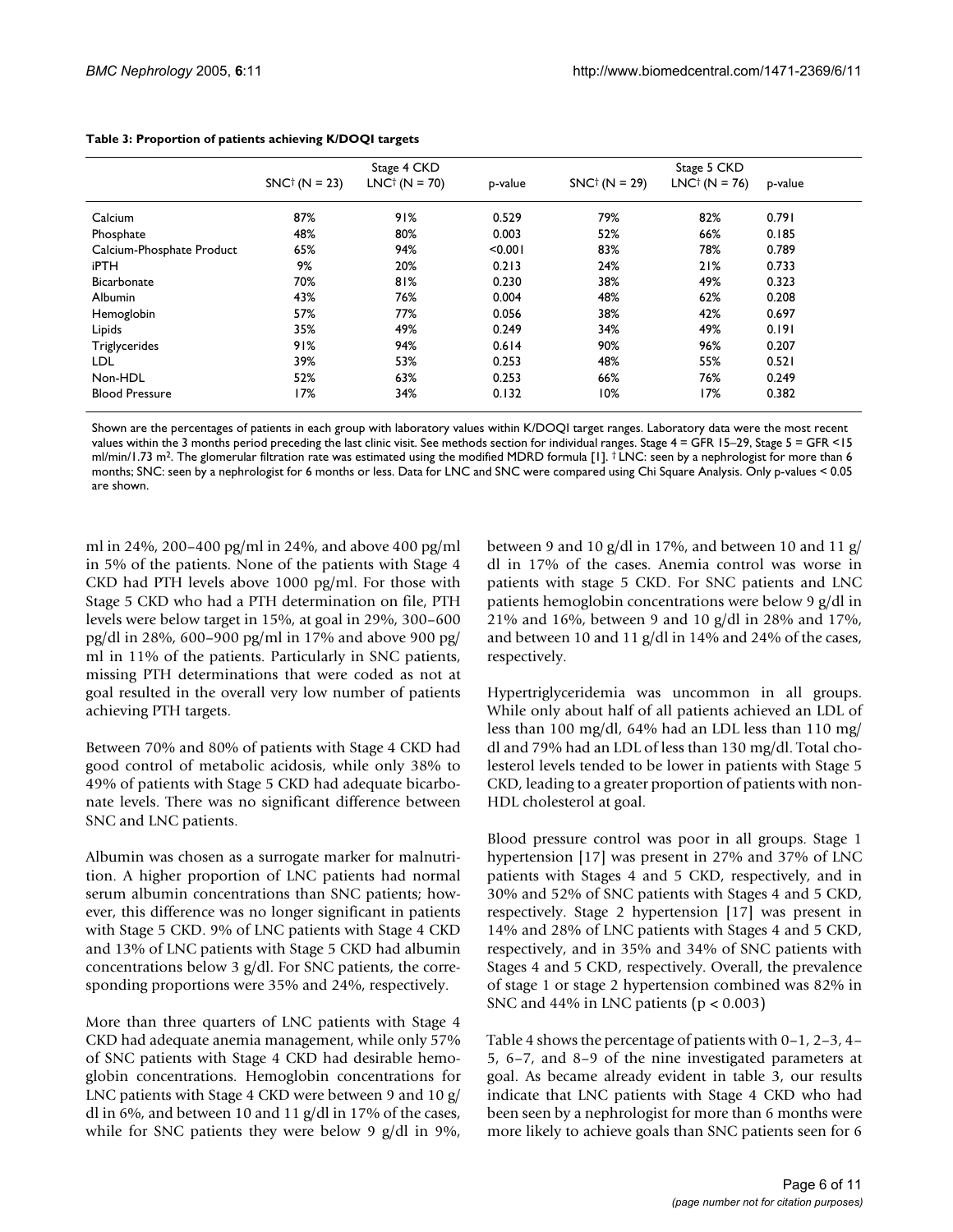|                     |                          | Stage 4 CKD#             |         |                 | Stage 5 CKD#             |         |  |
|---------------------|--------------------------|--------------------------|---------|-----------------|--------------------------|---------|--|
| Parameters at goal* | $SNC^{\dagger}$ (N = 23) | $LNC^{\dagger}$ (N = 70) | p-value | $SNC^+(N = 29)$ | $LNC^{\dagger}$ (N = 76) | p-value |  |
| $0 - 1$             | 0%                       | 0%                       |         | 0%              | 5%                       |         |  |
| $2 - 3$             | 39%                      | 3%                       |         | 34%             | 28%                      |         |  |
| $4 - 5$             | 26%                      | 30%                      |         | 52%             | 26%                      |         |  |
| $6 - 7$             | 35%                      | 54%                      |         | 14%             | 36%                      |         |  |
| $8 - 9$             | 0%                       | 13%                      |         | 0%              | 5%                       |         |  |
| Mean $\pm$ SD       | $4.3 \pm 1.8$            | $6.0 \pm 1.3$            | 0.001   | $4.1 \pm 1.4$   | $4.6 \pm 2.0$            | 0.477   |  |

| Table 4: Proportion of patients achieving a set number of K/DOQI targets |  |  |  |  |
|--------------------------------------------------------------------------|--|--|--|--|
|--------------------------------------------------------------------------|--|--|--|--|

\* Number of parameters shown in table 3 that are within the range recommended by K/DOQI. See methods section for individual ranges. Each row shows the proportion of patients within each category achieving the indicated number of parameters at goal. The last row shows the mean number of parameters at goal within each category. P-values were determined by ANOVA with Welch's correction for unequal variances followed by Tamhane's post hoc pairwise comparison of SNC and LNC within each Stage of CKD. # Stage 4 = GFR 15-29, Stage 5 = GFR <15 ml/min/1.73 m<sup>2</sup>. The glomerular filtration rate was estimated using the modified MDRD formula [1]. † SNC: seen for 6 months or less, LNC: seen for more than 6 months

months or less. In Stage 5 CKD patients, length of nephrology care did not appear to make a big difference. Overall, only a very small fraction of all patients had eight or nine parameters at goal.

#### *Predictors of low achievement of K/DOQI goals*

We used logistic regression to determine predictors for the failure to achieve K/DOQI goals (Figure [2\)](#page-7-0). The following variables were entered into the model: failure to attend scheduled clinic appointments (no show rate ≥50% versus <50%), having received short nephrology care  $(≤6)$ months versus >6 months), CKD Stage 5 (versus CKD Stage 4), African American ethnicity (versus all others), age below 60 years (versus ≥60), female gender (versus male), and having (versus not having) diabetes, hypertension or hyperlipidemia. In addition, all two-way interaction terms were considered; however, no interactions were detected. Short nephrology care (OR = 3.3), failure to attend scheduled clinic appointments (OR = 3.2), African American background (OR = 2.2), diabetes (OR = 2.2), and Stage 5 CKD (OR = 2.2) were significant predictors of low achievement of K/DOQI goals. Age, gender, hyperlipidemia, and hypertension did not reach the level of significance set as  $p < 0.05$ .

## **Discussion**

Dedicated CKD clinics have been established based on the conviction that such clinics will help implement K/DOQI goals and thus improve outcomes [11,18]. Recent data show that multidisciplinary pre-dialysis care is associated with significantly lower mortality after starting dialysis [19]. However, in this study, *Curtis et al* also report that anemia management only achieved a mean hemoglobin of  $102 \pm 18$  g/l in the multidisciplinary group at the time dialysis was initiated. This is comparable to our results achieved in patients with stage 5 CKD (median: 10.5 mg/ dl) and falls short of K/DOQI goals. Similar to our findings, preliminary data from the United Kingdom showed difficulties in achieving K/DOQI goals [20]: in patients with stage 4 and stage 5 CKD, blood pressure goals were achieved in 22.2% and 16.9%, and bicarbonate goals in 41.2% and 29.7%, respectively. Achievement of PTH and hemoglobin goals was better in that study, however, cut-off values were different from the ones recommended by K/DOQI, making a direct comparison difficult. Thus, it appears that although there are proven benefits of having CKD clinics, outcomes might be improved even further if a better achievement of K/DOQI goals could be realized. We found that several factors can be identified that contribute to our failure to reach K/ DOQI targets in a larger number of patients.

For most of the parameters investigated, SNC patients with Stage 4 CKD were less likely to achieve goals than LNC patients. Since our referral sources are PCP working either out of the main campus or affiliated satellite clinics, our findings raise the hypothesis that PCP may not be familiar with CKD and its associated co-morbidities. This is most evident in the finding that more than half the patients referred from PCP did not have their PTH level checked, and a quarter had no phosphate determinations on record. The observation that about 25% of the cohort in this study represented SNC patients, i.e., patients referred to the nephrologist for the first time when they already had Stage 4 or 5 CKD, corroborates this impression. The prevalence of CKD is high and with the rising incidence of diabetes it is not expected to decrease [21]. Thus, it will be of vital importance to include the PCP in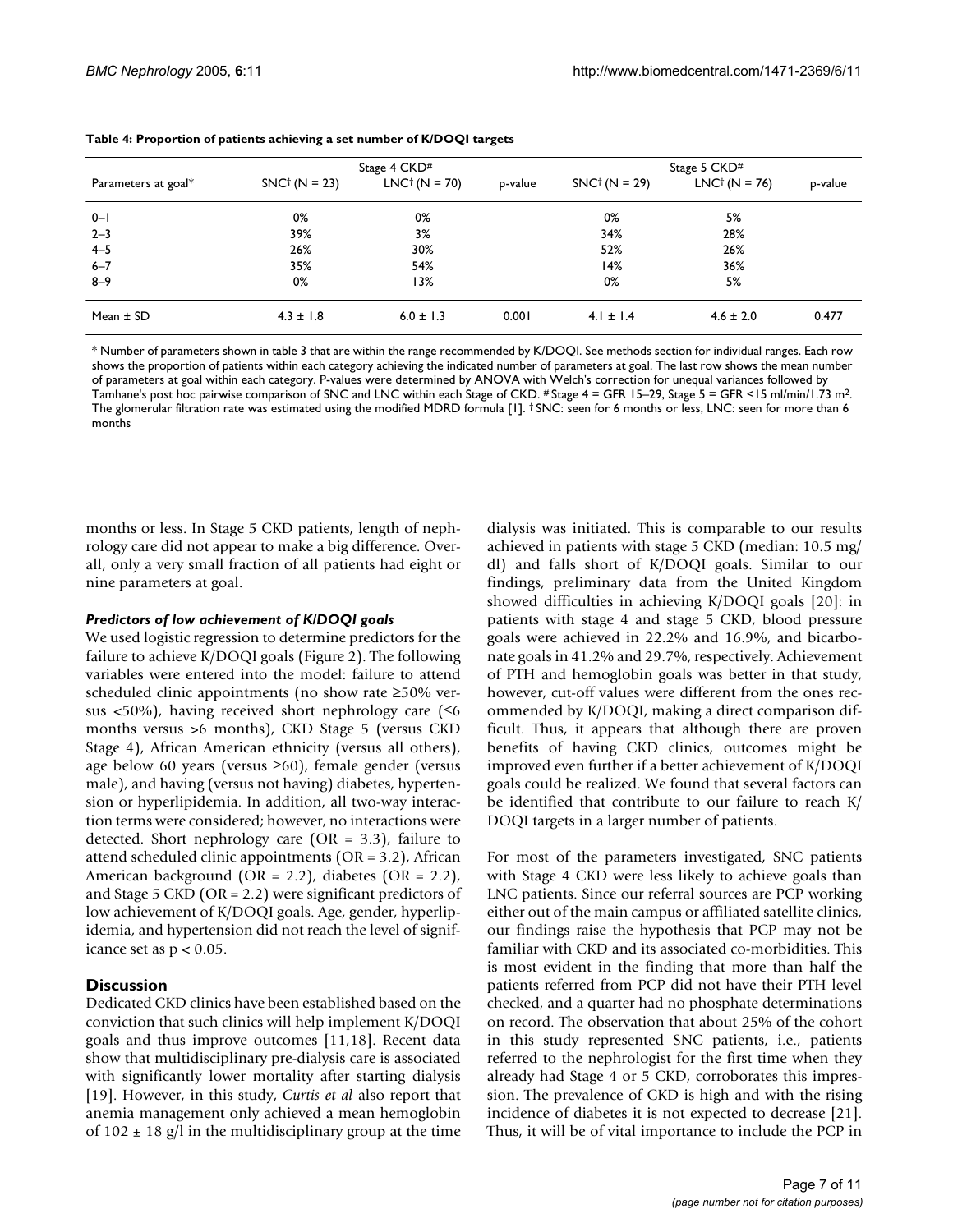<span id="page-7-0"></span>

## **Logistic regression analysis to**  $\mathbf{F}$  **is to poor achievement of poor achievement of poor achievement of**  $\mathbf{F}$

**Logistic regression analysis to identify predictors of poor achievement of K/DOQI Goals**. The outcome was defined as having less than five of the nine parameters shown in Table 3 at goal. Shown are the odds ratio (OR), 95% confidence interval (CI), and p-value. All 2-way interaction terms were tested and no interaction was detected. Thus, interaction terms were excluded from the full model. All variables entered are shown. Short nephrology care (SNC) was defined as having been seen by a nephrologist for 6 months or less. African Americans were compared to all other ethnicities. No show ≥ 50% indicates failure to attend scheduled clinic appointments at least half the time. Age was entered after transformation into decades.

the care of CKD patients and promote early screening, early initiation of treatment, and timely nephrology referral [22,23]. Educating PCP about early CKD care will be an important step in including them in the care of CKD patients.

We found that the most difficult to manage parameter was PTH; no more than 25% of the patients achieved K/DOQI targets. Similar results were reported by others in dialysis patients despite extensive use of active Vitamin D preparations [24]. A review of our patients' charts revealed that virtually every patient with an elevated PTH was prescribed active Vitamin D, with the exception of those with elevated phosphate levels (above 5.5 mg/dl) or calciumphosphate products (above 55 mg2/dl2). However, Vitamin D doses used were quite low compared to what is customary in hemodialysis patients (data not shown). Thus, the problems may not to be lack of use, but failure to utilize the correct dose of active Vitamin D preparations, even though an algorithm was in place. The preferred active vitamin D preparation at this institution was oral doxercalciferol. Based on the prevalence and severity of observed hyperparathyroidism in our clinic and the dosage algorithm used, we expected an average dose of 1.49 micrograms daily in patients with stage 4 CKD and 1.75 micrograms daily in patients with stage 5 CKD. The observed dose in patients that did receive active vitamin D was about 25% lower than the expected dose. "Clinical inertia" on the part of clinicians, which has been reported in the care of patients with other chronic diseases such as diabetes, may represent a significant problem [25], as well

as concerns about adynamic bone disease, even though this condition is uncommon in the pre-dialysis population [26-29]. In addition, patients referred late by the PCP may already have hyperplasia of the hyperparathyroid gland that is more difficult to treat than the hypertrophy seen earlier in the course of the disease. Finally, we noticed that a number of patients did not understand the difference between over-the-counter vitamin preparations and active Vitamin D. Taken together these data suggest that both physician and patient education are critical components of CKD care. In light of a recent report showing that the combination of high PTH and normal serum calcium and phosphate concentrations was associated with the lowest mortality in prevalent hemodialysis patients [6], prospective studies correlating PTH levels with outcomes in pre-dialysis patients are needed.

Patients with Stage 5 CKD were less likely to achieve K/ DOQI targets when compared to patients with Stage 4 CKD. In fact, the benefit of LNC was virtually lost among patients with stage 5 CKD. Among those with Stage 5 CKD, patients requiring renal replacement therapy had the worst results (data not shown). One might argue that the renal team initiates renal replacement therapy too late, i.e., dialysis is only started at a point when medical management becomes impossible. We noted that a number of patients in our clinic are very reluctant to initiate renal replacement therapy in the absence of severe uremic symptoms despite intense counseling. In fact, only half the patients with a GFR of less than 10 ml/min/1.73 m<sup>2</sup> started renal replacement therapy. There are no strong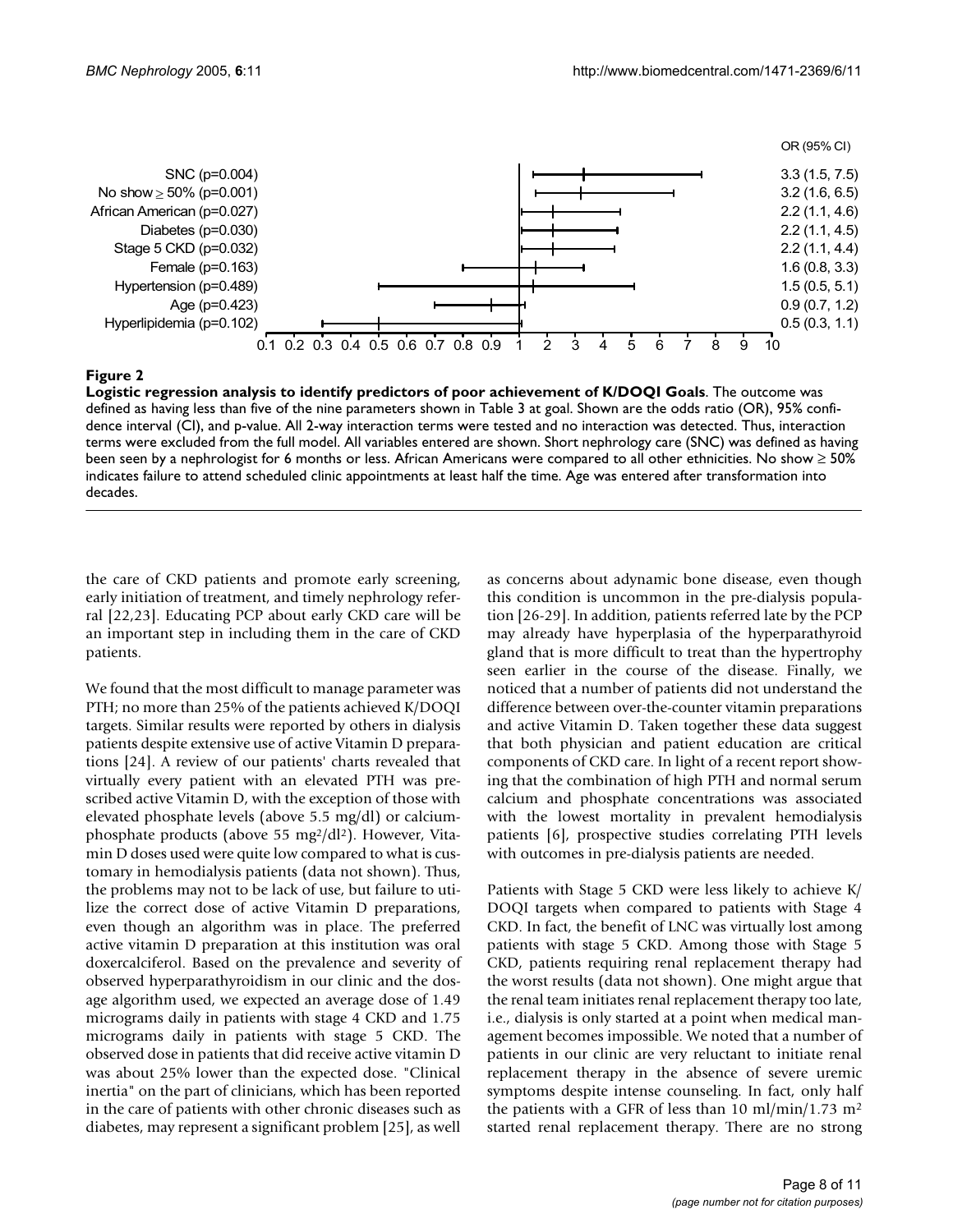data to suggest that an earlier start of dialysis is beneficial [30-33], however, there is data to suggest that treatment goals for complications of CKD such as anemia are more frequently achieved after initiation of hemodialysis [21]. It is possible that this is secondary better adherence since many medications, such as erythropoiesis-stimulating agents, iron, or active vitamin D preparations, are administered in intravenous form during the hemodialysis session. In addition, regular, mandatory clinical quality assurance measures in dialysis units may lead to a stricter adherence to treatment protocols. Thus, in the CKD population, additional vigilance may be needed in patients approaching the need for renal replacement therapy to achieve better outcomes.

Our finding that failure to attend scheduled clinic appointments, younger age, and being African American were all associated with the failure to achieve K/DOQI goals may suggest that cultural or socioeconomic barriers exist. Prior studies investigating access to nephrology care have reported similar findings [34,35]. It is interesting to note that a large proportion of Hispanic patients have a poor command of English, yet being African American conferred a higher risk of not achieving K/DOQI goals, suggesting that language *per se* may not be a barrier for successful CKD care.

Hyperlipidemia was associated with a better achievement of K/DOQI goals, although statistical significance was not reached. This was surprising since hyperlipidemia has been associated with higher cardiovascular morbidity and mortality, and has been postulated to promote faster progression of renal failure. For this reason, we expected the opposite association. However, since virtually all patients in our cohort carrying the diagnosis of hyperlipidemia are treated with a HMG-CoA reductase inhibitor, we hypothesize that it may be the treatment for, rather than the diagnosis of hyperlipidemia that promotes achievement of K/ DOQI goals. Additional research is needed to explore this possibility.

A significant number of variables associated with failure to achieve K/DOQI goals were patient characteristics, such as failure to attend clinic appointments, younger age, and African American ethnicity. This is an important observation, because physician profiling is gaining momentum as a way to improve quality of patient care and adherence to practice guidelines [36]. Our data show that it may be very difficult to judge physicians' performances based on report cards derived from a set of laboratory data that are compared to published practice guidelines, without taking into account the characteristics of the patient population.

## *Limitations of the study*

Our study has several important limitations. Given that this is a single center study, our population has a unique ethnic mix, which may make it difficult to compare our results with what is seen at other centers. However, minorities are among the fastest growing segments in the United States population, and minorities have the highest incidence and prevalence of chronic kidney disease and endstage renal disease [37]. Thus, it is of vital importance to focus on the health needs of these populations. The population size is small in comparison to some of the published data from managed care providers [38]. This may decrease our power to detect parameters associated with a poorer outcome. However, our study identified important predictors of poor outcomes that can be targeted in future prospective studies. We chose the most recent laboratory value rather than the mean of a number of tests. Thus, patients who had a recent worsening of their status, for example due to hospitalization, may inadvertently have been classified as 'not at goal'. However, averaging several values may have introduced a bias as well, since SNC patients are expected to have a trend towards improvement. Being a retrospective analysis, our data only show associations and do not reveal causalities. Thus, the hypotheses generated by this study will need to be tested prospectively. We have initiated a prospective clinical study to address several of the key points raised by the current work, such as raising the awareness of CKD among referring physicians, frequent quality checks and direct feed back to providers to avoid "clinical inertia", a modified teaching program for patients to improve the patientprovider interaction and enhance empowerment, and intensified case management to address socio-economic barriers to CKD care. It is not known, and this study was not designed to test, whether achieving K/DOQI goals will improve or potentially worsen long-term-outcomes in patients with Stages 4 and 5 CKD, such as cardiovascular morbidity and mortality. Additional research is needed to address this important question. Finally, it is likely that the parameters collected from a given patient are not independent. In addition, multiple interactions exist; for example, the treatment of hyperphosphatemia may influence metabolic acidosis, the treatment of anemia may affect hypertension, and well-nourished patients may have a higher chance to develop hyperphosphatemia. Given the small sample size in our study, we were not able to identify predictors of poor outcomes for each category, such as anemia, while adjusting for all other terms. While it would be clinically important to test these scenarios, this likely will require a multi-center effort.

## **Conclusion**

In summary, we found that K/DOQI goals are achieved in only a small proportion of patients cared for in a dedicated CKD clinic. While numerous publications show that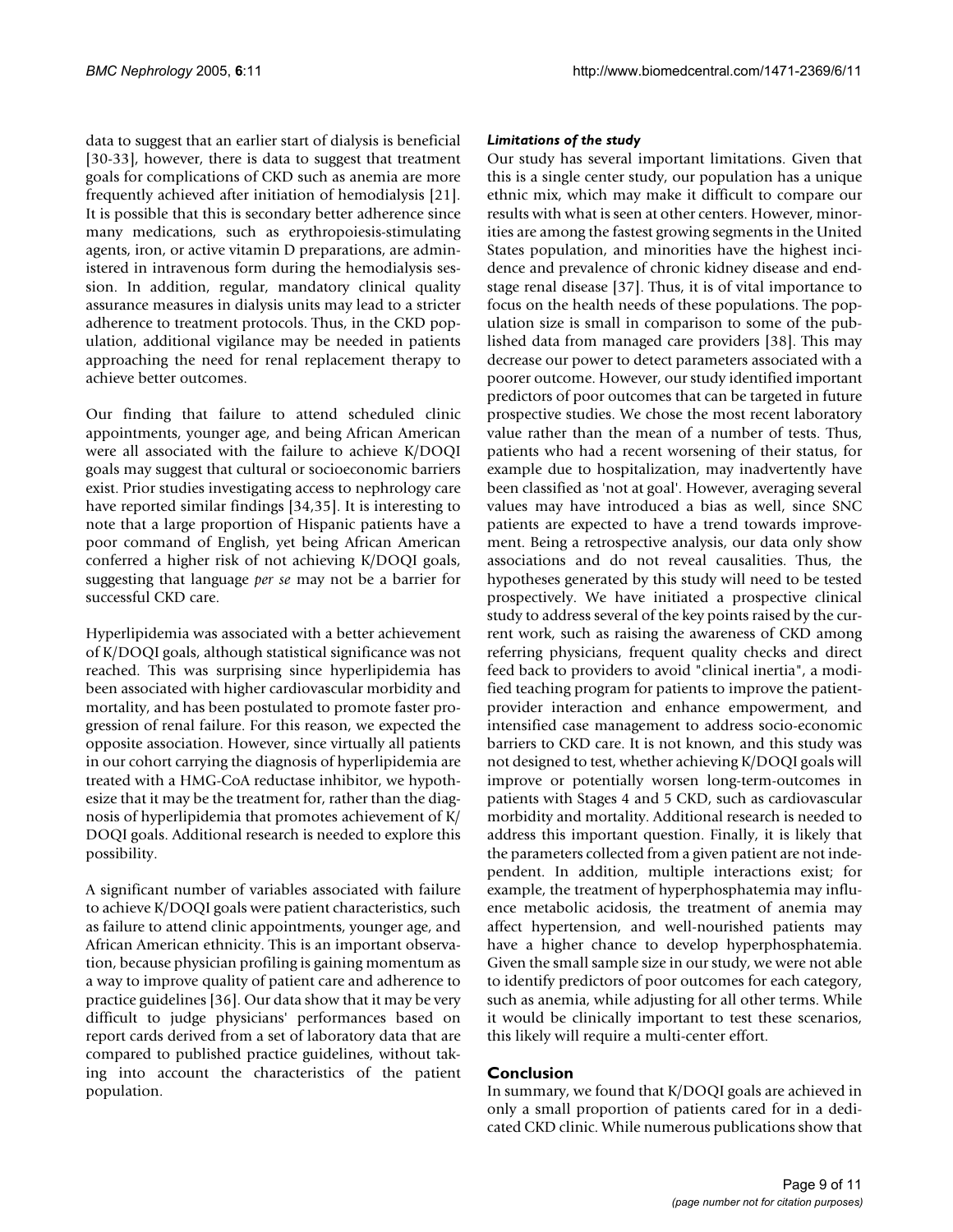dedicated CKD clinics lead to better outcomes, it appears that there is room for improvement. Raising awareness of CKD and K/DOQI goals among PCP, early referral to a nephrologist, timely initiation of renal replacement therapy, the exploration of socioeconomic barriers and cultural differences, and both continuous patient and physician education are critical to improve CKD care. Prospective clinical trials are needed to explore the impact of these measures on cardiovascular morbidity and mortality in the pre-dialysis arena.

#### **Competing interests**

Oliver Lenz has acted as a consultant for Abbott Laboratories, Inc.

#### **Authors' contributions**

Oliver Lenz designed the study, obtained IRB approval, collected most data, performed all statistical analyses, and wrote the manuscript. Durga P. Mekala, Daniel V. Patel, Alessia Fornoni, David Metz, and David Roth were major collaborators in study design, data collection, and manuscript preparation. All authors approved the final version of this manuscript.

#### **Acknowledgements**

We thank Dr. Orlando Gomez for assistance with the statistical analyses and careful review of the manuscript. Local IRB approval was obtained for this study. All study procedures were carried out in accordance with the Declaration of Helsinki regarding research involving human subjects.

#### **References**

- 1. Levey AS, Bosch JP, Lewis JB, Greene T, Rogers N, Roth D: **[A more](http://www.ncbi.nlm.nih.gov/entrez/query.fcgi?cmd=Retrieve&db=PubMed&dopt=Abstract&list_uids=10075613) accurate method to estimate glomerular filtration rate from [serum creatinine: a new prediction equation. Modification of](http://www.ncbi.nlm.nih.gov/entrez/query.fcgi?cmd=Retrieve&db=PubMed&dopt=Abstract&list_uids=10075613) [Diet in Renal Disease Study Group.](http://www.ncbi.nlm.nih.gov/entrez/query.fcgi?cmd=Retrieve&db=PubMed&dopt=Abstract&list_uids=10075613)** *Ann Intern Med* 1999, **130:**461-470.
- 2. Foundation NK: **[K/DOQI Clinical Practice Guidelines for](http://www.ncbi.nlm.nih.gov/entrez/query.fcgi?cmd=Retrieve&db=PubMed&dopt=Abstract&list_uids=11904577) [Chronic Kidney Disease: Evaluation, Classification and](http://www.ncbi.nlm.nih.gov/entrez/query.fcgi?cmd=Retrieve&db=PubMed&dopt=Abstract&list_uids=11904577) [Stratification.](http://www.ncbi.nlm.nih.gov/entrez/query.fcgi?cmd=Retrieve&db=PubMed&dopt=Abstract&list_uids=11904577)** *Am J Kidney Dis* 2002, **39:**S1-S000.
- 3. Collins AJ: **Anaemia management prior to dialysis: cardiovascular and cost-benefit observations.** *Nephrol Dial Transplant Suppl* 2003, **18:**ii2-ii6.
- 4. Xue JL, St Peter WL, Ebben JP, Everson SE, Collins AJ: **[Anemia](http://www.ncbi.nlm.nih.gov/entrez/query.fcgi?cmd=Retrieve&db=PubMed&dopt=Abstract&list_uids=12460033) [treatment in the pre-ESRD period and associated mortality](http://www.ncbi.nlm.nih.gov/entrez/query.fcgi?cmd=Retrieve&db=PubMed&dopt=Abstract&list_uids=12460033) [in elderly patients.](http://www.ncbi.nlm.nih.gov/entrez/query.fcgi?cmd=Retrieve&db=PubMed&dopt=Abstract&list_uids=12460033)** *Am J Kidney Dis* 2002, **40:**1153-1161.
- 5. Eknoyan G, Levin A, Levin NW, Foundation NK: **Bone metabolism and disease in chronic kidney disease.** *Am J Kidney Dis Suppl* 2003, **42:**1-201.
- 6. Stevens LA, Djurdjev O, Cardew S, Cameron EC, Levin A: **[Calcium,](http://www.ncbi.nlm.nih.gov/entrez/query.fcgi?cmd=Retrieve&db=PubMed&dopt=Abstract&list_uids=14978180) phosphate, and parathyroid hormone levels in combination [and as a function of dialysis duration predict mortality: evi](http://www.ncbi.nlm.nih.gov/entrez/query.fcgi?cmd=Retrieve&db=PubMed&dopt=Abstract&list_uids=14978180)dence for the complexity of the association between mineral [metabolism and outcomes.](http://www.ncbi.nlm.nih.gov/entrez/query.fcgi?cmd=Retrieve&db=PubMed&dopt=Abstract&list_uids=14978180)** *J Am Soc Nephrol* 2004, **15:**770-779.
- 7. Eustace JA, Astor B, Muntner PM, Ikizler TA, Coresh J: **[Prevalence](http://www.ncbi.nlm.nih.gov/entrez/query.fcgi?cmd=Retrieve&db=PubMed&dopt=Abstract&list_uids=14871424) [of acidosis and inflammation and their association with low](http://www.ncbi.nlm.nih.gov/entrez/query.fcgi?cmd=Retrieve&db=PubMed&dopt=Abstract&list_uids=14871424) [serum albumin in chronic kidney disease.](http://www.ncbi.nlm.nih.gov/entrez/query.fcgi?cmd=Retrieve&db=PubMed&dopt=Abstract&list_uids=14871424)** *Kidney Int* 2004, **65:**1031-1040.
- 8. Locatelli F, Pozzoni P, Tentori F, del Vecchio L: **Epidemiology of cardiovascular risk in patients with chronic kidney disease.** *Nephrol Dial Transplant Suppl* 2003, **18:**vii2-vii9.
- 9. Initiative KDOQ: **K/DOQI clinical practice guidelines on hypertension and antihypertensive agents in chronic kidney disease.** *Am J Kidney Dis Suppl* 2004, **43:**S1-S290.
- 10. John R, Webb M, Young A, Stevens PE: **[Unreferred chronic kidney](http://www.ncbi.nlm.nih.gov/entrez/query.fcgi?cmd=Retrieve&db=PubMed&dopt=Abstract&list_uids=15112173) [disease: a longitudinal study.](http://www.ncbi.nlm.nih.gov/entrez/query.fcgi?cmd=Retrieve&db=PubMed&dopt=Abstract&list_uids=15112173)** *Am J Kidney Dis* 2004, **43:**825-835.
- 11. Ghossein C, Serrano A, Rammohan M, Batlle D: **[The role of com](http://www.ncbi.nlm.nih.gov/entrez/query.fcgi?cmd=Retrieve&db=PubMed&dopt=Abstract&list_uids=12430097)[prehensive renal clinic in chronic kidney disease stabilization](http://www.ncbi.nlm.nih.gov/entrez/query.fcgi?cmd=Retrieve&db=PubMed&dopt=Abstract&list_uids=12430097) [and management: The Northwestern experience.](http://www.ncbi.nlm.nih.gov/entrez/query.fcgi?cmd=Retrieve&db=PubMed&dopt=Abstract&list_uids=12430097)** *Semin Nephrol* 2002, **22:**526-532.
- 12. Yeoh HH, Rasgon S, Rutkowski M, Crooks P, Idroos M, Diesto J: **[Management of patients with chronic kidney disease at Kai](http://www.ncbi.nlm.nih.gov/entrez/query.fcgi?cmd=Retrieve&db=PubMed&dopt=Abstract&list_uids=12971222)[ser Permanente.](http://www.ncbi.nlm.nih.gov/entrez/query.fcgi?cmd=Retrieve&db=PubMed&dopt=Abstract&list_uids=12971222)** *Nephrol News Issues* 2003, **17:**25-7, 30.
- 13. Foundation NK: **[NKF-K/DOQI Clinical Practice Guidelines for](http://www.ncbi.nlm.nih.gov/entrez/query.fcgi?cmd=Retrieve&db=PubMed&dopt=Abstract&list_uids=11229970) [Anemia of Chronic Kidney Disease: update 2000.](http://www.ncbi.nlm.nih.gov/entrez/query.fcgi?cmd=Retrieve&db=PubMed&dopt=Abstract&list_uids=11229970)** *Am J Kidney Dis* 2001, **37:**S182-S238.
- 14. Foundation NK: **[K/DOQI Clinical Practice Guidelines for Bone](http://www.ncbi.nlm.nih.gov/entrez/query.fcgi?cmd=Retrieve&db=PubMed&dopt=Abstract&list_uids=14520607) [Metabolism and Disease in Chronic Kidney Disease.](http://www.ncbi.nlm.nih.gov/entrez/query.fcgi?cmd=Retrieve&db=PubMed&dopt=Abstract&list_uids=14520607)** *Am J Kidney Dis* 2003, **42:**S1-S202.
- 15. Foundation NK: **[K/DOQI Clinical Practice Guidelines on](http://www.ncbi.nlm.nih.gov/entrez/query.fcgi?cmd=Retrieve&db=PubMed&dopt=Abstract&list_uids=15114537) [Hypertension and Antihypertensive Agents in Chronic Kid](http://www.ncbi.nlm.nih.gov/entrez/query.fcgi?cmd=Retrieve&db=PubMed&dopt=Abstract&list_uids=15114537)[ney Disease.](http://www.ncbi.nlm.nih.gov/entrez/query.fcgi?cmd=Retrieve&db=PubMed&dopt=Abstract&list_uids=15114537)** *Am J Kidney Dis* 2004, **43:**S1-S290.
- 16. Payne RB, Little AJ, Williams RB, Milner JR: **[Interpretation of](http://www.ncbi.nlm.nih.gov/entrez/query.fcgi?cmd=Retrieve&db=PubMed&dopt=Abstract&list_uids=4758544) [serum calcium in patients with abnormal serum proteins.](http://www.ncbi.nlm.nih.gov/entrez/query.fcgi?cmd=Retrieve&db=PubMed&dopt=Abstract&list_uids=4758544)** *Br Med J* 1973, **4:**643-646.
- 17. Chobanian AV, Bakris GL, Black HR, Cushman WC, Green LA, Izzo JLJ, Jones DW, Materson BJ, Oparil S, Wright JTJ, Roccella EJ: **[Sev](http://www.ncbi.nlm.nih.gov/entrez/query.fcgi?cmd=Retrieve&db=PubMed&dopt=Abstract&list_uids=14656957)enth report of the Joint National Committee on Prevention, [Detection, Evaluation, and Treatment of High Blood](http://www.ncbi.nlm.nih.gov/entrez/query.fcgi?cmd=Retrieve&db=PubMed&dopt=Abstract&list_uids=14656957) [Pressure.](http://www.ncbi.nlm.nih.gov/entrez/query.fcgi?cmd=Retrieve&db=PubMed&dopt=Abstract&list_uids=14656957)** *Hypertension* 2003, **42:**1206-1252.
- 18. St Peter WL, Schoolwerth AC, McGowan T, McClellan WM: **[Chronic kidney disease: issues and establishing programs](http://www.ncbi.nlm.nih.gov/entrez/query.fcgi?cmd=Retrieve&db=PubMed&dopt=Abstract&list_uids=12722025) [and clinics for improved patient outcomes.](http://www.ncbi.nlm.nih.gov/entrez/query.fcgi?cmd=Retrieve&db=PubMed&dopt=Abstract&list_uids=12722025)** *Am J Kidney Dis* 2003, **41:**903-924.
- 19. Curtis BM, Ravani P, Malberti F, Kennett F, Taylor PA, Djurdjev O, Levin A: **[The short- and long-term impact of multi-discipli](http://www.ncbi.nlm.nih.gov/entrez/query.fcgi?cmd=Retrieve&db=PubMed&dopt=Abstract&list_uids=15585514)[nary clinics in addition to standard nephrology care on](http://www.ncbi.nlm.nih.gov/entrez/query.fcgi?cmd=Retrieve&db=PubMed&dopt=Abstract&list_uids=15585514) [patient outcomes.](http://www.ncbi.nlm.nih.gov/entrez/query.fcgi?cmd=Retrieve&db=PubMed&dopt=Abstract&list_uids=15585514)** *Nephrol Dial Transplant* 2005, **20:**147-154.
- 20. R.J. M, Foley RN, New JP, O'Donoghue DJ: **Standard Achievement in Chronic Kidney Disease in CRISIS; Results from Chronic Renal Insufficiency Standards Implementation Study.** *J Am Soc Nephrol* 2004, **15:**F-PO636.
- 21. **USRDS 2004 Annual Data Report: Atlas of End-Stage Renal Disease in the United States** 2005 [\[http://www.usrds.org/](http://www.usrds.org/atlas.htm) [atlas.htm](http://www.usrds.org/atlas.htm)]. Bethesda, MD, National Institutes of Health, National Institute of Diabetes and Digestive and Kidney Diseases
- 22. Israni A, Korzelius C, Townsend R, Mesler D: **[Management of](http://www.ncbi.nlm.nih.gov/entrez/query.fcgi?cmd=Retrieve&db=PubMed&dopt=Abstract&list_uids=12373080) [chronic kidney disease in an academic primary care clinic.](http://www.ncbi.nlm.nih.gov/entrez/query.fcgi?cmd=Retrieve&db=PubMed&dopt=Abstract&list_uids=12373080)** *Am J Nephrol* 2003, **23:**47-54.
- 23. Ifudu O, Friedman EA: **[Managing chronic renal insufficiency-](http://www.ncbi.nlm.nih.gov/entrez/query.fcgi?cmd=Retrieve&db=PubMed&dopt=Abstract&list_uids=12656449) [intertwined roles of non-nephrologist and nephrologist.](http://www.ncbi.nlm.nih.gov/entrez/query.fcgi?cmd=Retrieve&db=PubMed&dopt=Abstract&list_uids=12656449)** *J Natl Med Assoc* 2003, **95:**43-54.
- 24. Al Aly Z, Gonzalez EA, Martin KJ, Gellens ME: **[Achieving K/DOQI](http://www.ncbi.nlm.nih.gov/entrez/query.fcgi?cmd=Retrieve&db=PubMed&dopt=Abstract&list_uids=15308874) [laboratory target values for bone and mineral metabolism:](http://www.ncbi.nlm.nih.gov/entrez/query.fcgi?cmd=Retrieve&db=PubMed&dopt=Abstract&list_uids=15308874) [an uphill battle.](http://www.ncbi.nlm.nih.gov/entrez/query.fcgi?cmd=Retrieve&db=PubMed&dopt=Abstract&list_uids=15308874)** *Am J Nephrol* 2004, **24:**422-426.
- 25. Phillips LS, Branch WT, Cook CB, Doyle JP, El Kebbi IM, Gallina DL, Miller CD, Ziemer DC, Barnes CS: **[Clinical inertia.](http://www.ncbi.nlm.nih.gov/entrez/query.fcgi?cmd=Retrieve&db=PubMed&dopt=Abstract&list_uids=11694107)** *Ann Intern Med* 2001, **135:**825-834.
- 26. Ho LT, Sprague SM: **[Renal osteodystrophy in chronic renal](http://www.ncbi.nlm.nih.gov/entrez/query.fcgi?cmd=Retrieve&db=PubMed&dopt=Abstract&list_uids=12430093) [failure.](http://www.ncbi.nlm.nih.gov/entrez/query.fcgi?cmd=Retrieve&db=PubMed&dopt=Abstract&list_uids=12430093)** *Semin Nephrol* 2002, **22:**488-493.
- 27. Coen G, Ballanti P, Bonucci E, Calabria S, Costantini S, Ferrannini M, Giustini M, Giordano R, Nicolai G, Manni M, Sardella D, Taggi F: **Renal osteodystrophy in predialysis and hemodialysis [patients: comparison of histologic patterns and diagnostic](http://www.ncbi.nlm.nih.gov/entrez/query.fcgi?cmd=Retrieve&db=PubMed&dopt=Abstract&list_uids=12021526) [predictivity of intact PTH.](http://www.ncbi.nlm.nih.gov/entrez/query.fcgi?cmd=Retrieve&db=PubMed&dopt=Abstract&list_uids=12021526)** *Nephron* 2002, **91:**103-111.
- 28. Wang M, Hercz G, Sherrard DJ, Maloney NA, Segre GV, Pei Y: **[Rela](http://www.ncbi.nlm.nih.gov/entrez/query.fcgi?cmd=Retrieve&db=PubMed&dopt=Abstract&list_uids=7485142)tionship between intact 1-84 parathyroid hormone and bone [histomorphometric parameters in dialysis patients without](http://www.ncbi.nlm.nih.gov/entrez/query.fcgi?cmd=Retrieve&db=PubMed&dopt=Abstract&list_uids=7485142) [aluminum toxicity.](http://www.ncbi.nlm.nih.gov/entrez/query.fcgi?cmd=Retrieve&db=PubMed&dopt=Abstract&list_uids=7485142)** *Am J Kidney Dis* 1995, **26:**836-844.
- 29. Hamdy NA, Kanis JA, Beneton MN, Brown CB, Juttmann JR, Jordans JG, Josse S, Meyrier A, Lins RL, Fairey IT: **[Effect of alfacalcidol on](http://www.ncbi.nlm.nih.gov/entrez/query.fcgi?cmd=Retrieve&db=PubMed&dopt=Abstract&list_uids=7677827) [natural course of renal bone disease in mild to moderate](http://www.ncbi.nlm.nih.gov/entrez/query.fcgi?cmd=Retrieve&db=PubMed&dopt=Abstract&list_uids=7677827) [renal failure.](http://www.ncbi.nlm.nih.gov/entrez/query.fcgi?cmd=Retrieve&db=PubMed&dopt=Abstract&list_uids=7677827)** *BMJ* 1995, **310:**358-363.
- 30. Beddhu S, Samore MH, Roberts MS, Stoddard GJ, Ramkumar N, Pappas LM, Cheung AK: **[Impact of timing of initiation of dialysis on](http://www.ncbi.nlm.nih.gov/entrez/query.fcgi?cmd=Retrieve&db=PubMed&dopt=Abstract&list_uids=12937307) [mortality.](http://www.ncbi.nlm.nih.gov/entrez/query.fcgi?cmd=Retrieve&db=PubMed&dopt=Abstract&list_uids=12937307)** *J Am Soc Nephrol* 2003, **14:**2305-2312.
- 31. Beddhu S, Samore MH, Roberts MS, Stoddard GJ, Pappas LM, Cheung AK: **[Creatinine production, nutrition, and glomerular filtra](http://www.ncbi.nlm.nih.gov/entrez/query.fcgi?cmd=Retrieve&db=PubMed&dopt=Abstract&list_uids=12660334)[tion rate estimation.](http://www.ncbi.nlm.nih.gov/entrez/query.fcgi?cmd=Retrieve&db=PubMed&dopt=Abstract&list_uids=12660334)** *J Am Soc Nephrol* 2003, **14:**1000-1005.
- 32. Korevaar JC, Jansen MA, Dekker FW, Jager KJ, Boeschoten EW, Krediet RT, Bossuyt PM, Netherlands Cooperative Study on the Adequacy of Dialysis Study Group: **[When to initiate dialysis: effect of](http://www.ncbi.nlm.nih.gov/entrez/query.fcgi?cmd=Retrieve&db=PubMed&dopt=Abstract&list_uids=11589934)**